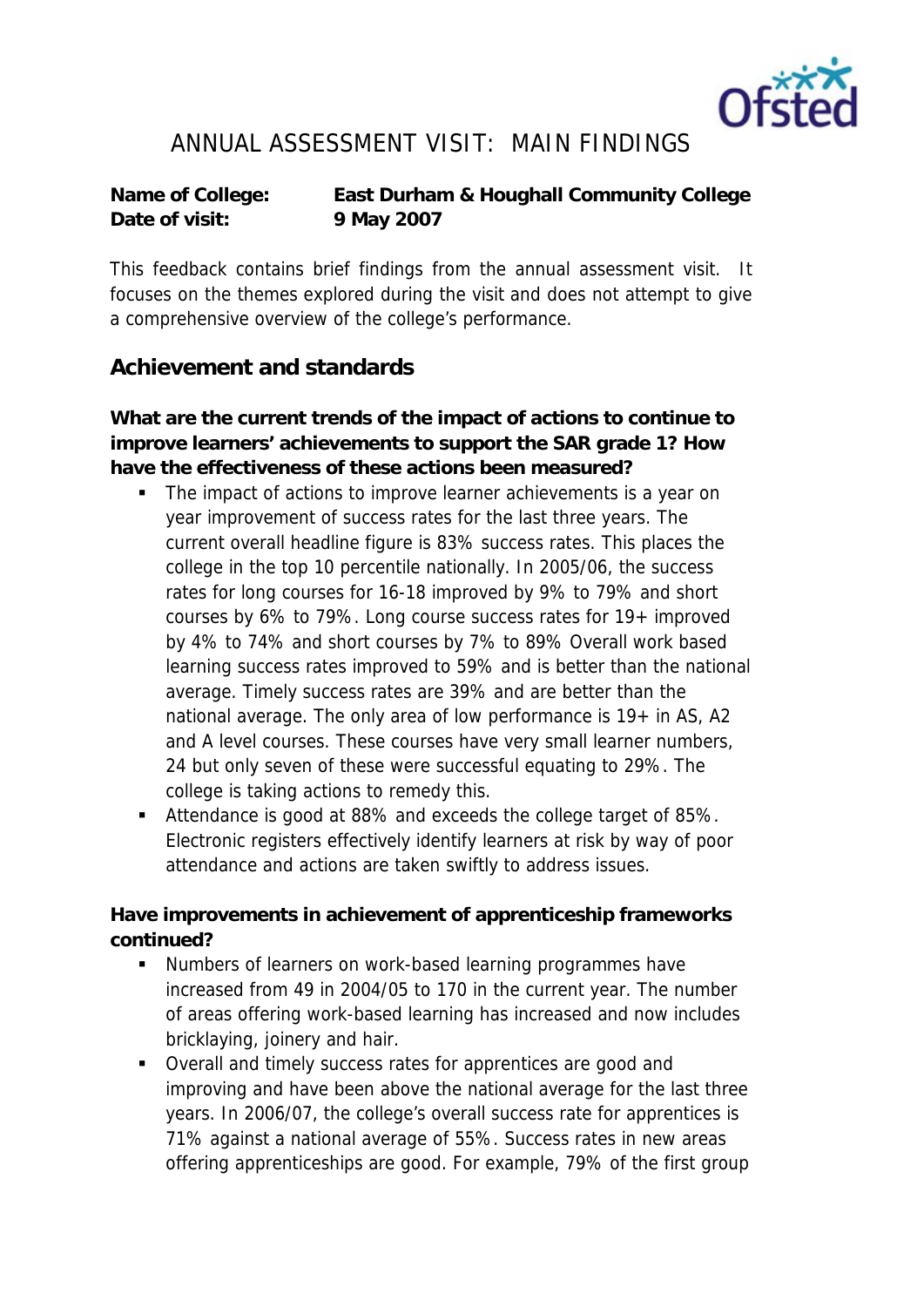

of hairdressing apprentices and 80% of the first group of bricklaying apprentices have achieved their framework, and all are timely completions.

- e2e progression is good. Out of 53 learners in the current year, 94% have made positive progressions into further education, apprenticeships and employment.
- Advanced apprenticeship success rates are historically poor but improving. Historically, none of the small numbers of learners who began advanced apprenticeships in construction, planning and the built environment, arts, media and publishing, health, public services and care, and retail and commercial enterprise has achieved their framework. Recently recruited advanced apprentices are making good progress.
- The management of work-based learning is much improved. There is now a dedicated work-based learning unit and the profile of workbased learning has been raised in the college and in the community. Progress against all aspects of framework completion is closely monitored through monthly meetings between assessors and the work-based learning manager. Review documentation clearly records learner's progress against individual units. Work-based learning is now offered to discrete groups and much effort is put into matching learners, employers and programmes.

**What are the current rates of achievement of key skills qualifications?**

 Success rates in key skills have improved slightly from the 2004/05 rates. The success rates for full time students in wider key skills are good in improving own learning and performance and working with others at 67% and 68% respectively. The success rates for problem solving are much lower at 41%. Overall, the success rates for communication are 51% and ICT is 30%. The success rates in application of number are much improved to 63% overall, 72% at level one and 56% at level two.

## **Quality of education and training**

**What is the college's current assessment of the proportion of good or better teaching? What are the current strategies to improve the quality of teaching?**

Recent college records show an increase of 4% of good or better teaching and learning. Twelve of the 121 staff observed improved from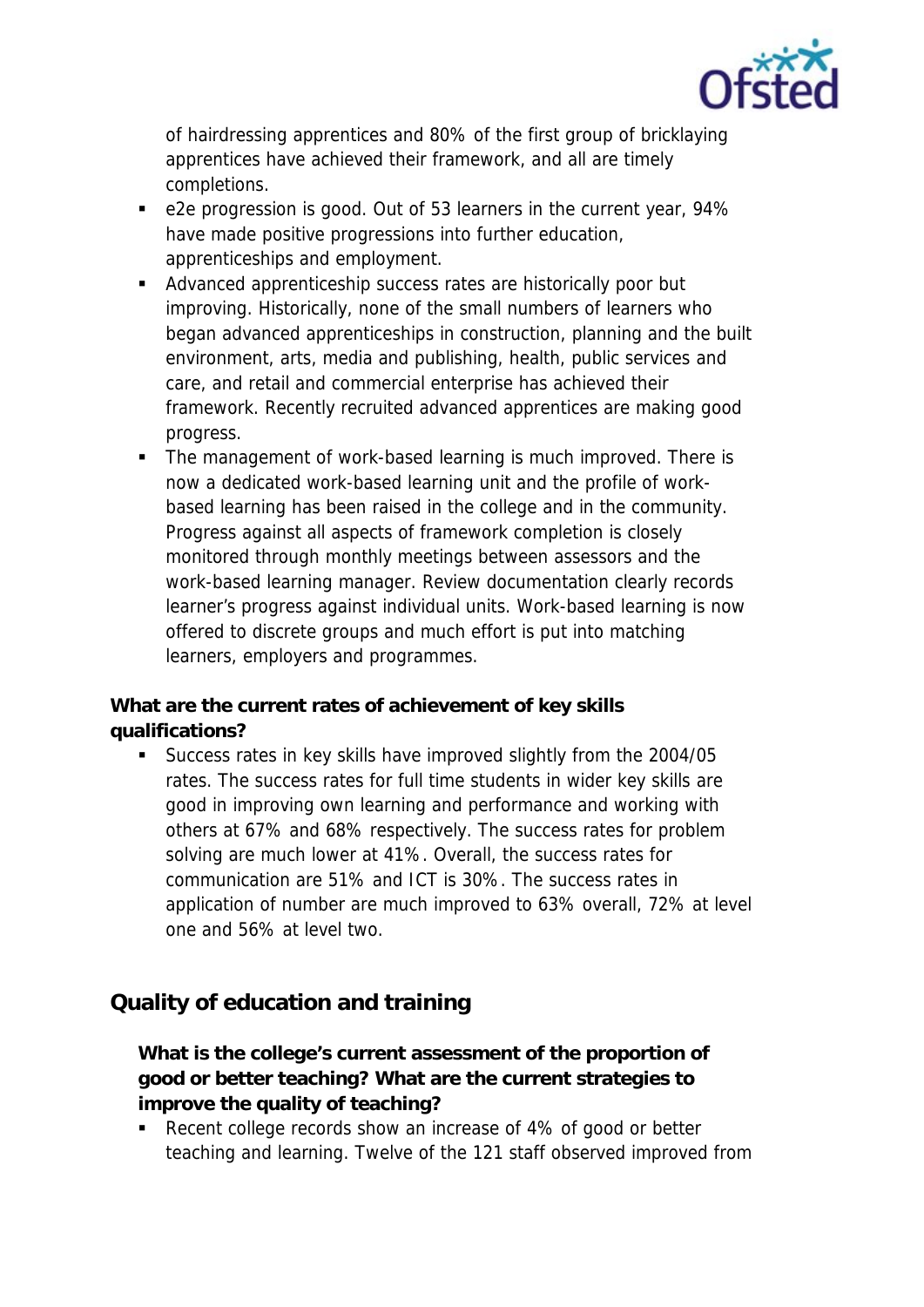

good to outstanding. The amount of inadequate teaching is less than the national benchmark. Observers report outstanding teaching and learning in an increased number of sector skills areas.

- All staff are now observed annually and observations give a truer picture of the students' experience as staff preparation time is reduced.
- The college has a range of exciting strategies to improve teaching and learning. The 2006/07 teaching and learning strategy builds on the previous year's development work and introduces a focus on the use of peer observations and active learning strategies. All staff are positive about these strategies and report improvements in their teaching including the use of ILT.
- The college works well with other local colleges to validate and moderate teaching and learning grades. Occupational specialists from other colleges carry out observations to help the college ensure consistency against national benchmarks.
- The college is involved in a number of peer reference projects at a national, regional and local level.

**How is the role of the advanced practitioner monitored?**

**Diservation of teaching and learning systems incorporate** developmental feedback and this links effectively to the use of identified advanced practitioners. These provide a range of support systems including management of CPD activities, formal 1:1 support and informal 1:1 support and drop-in sessions. A range of evaluation mechanisms indicates this as having a positive impact. Advanced practitioners are used well to support and develop staff. Changes in observation grades after advanced practitioner support has been utilised are monitored, but staff supported by advanced practitioners are not asked to evaluate the effectiveness of the support.

**What actions are being taken to improve the curriculum areas performing less well? How is best practice from good curriculum areas being shared?**

- A range of processes is in place to support curriculum areas performing less well. These include both formal and informal systems. The college places a strong emphasis on sharing good practice effectively through-out the college. Peer observation, general learning from others and using other colleges in reviewing and observing practices contribute to this. The college is involved in a national peer reference group with 5-6 other colleges.
- Curriculum review meetings result in clear action plans being developed to improve performance. The Head of PDQ in conjunction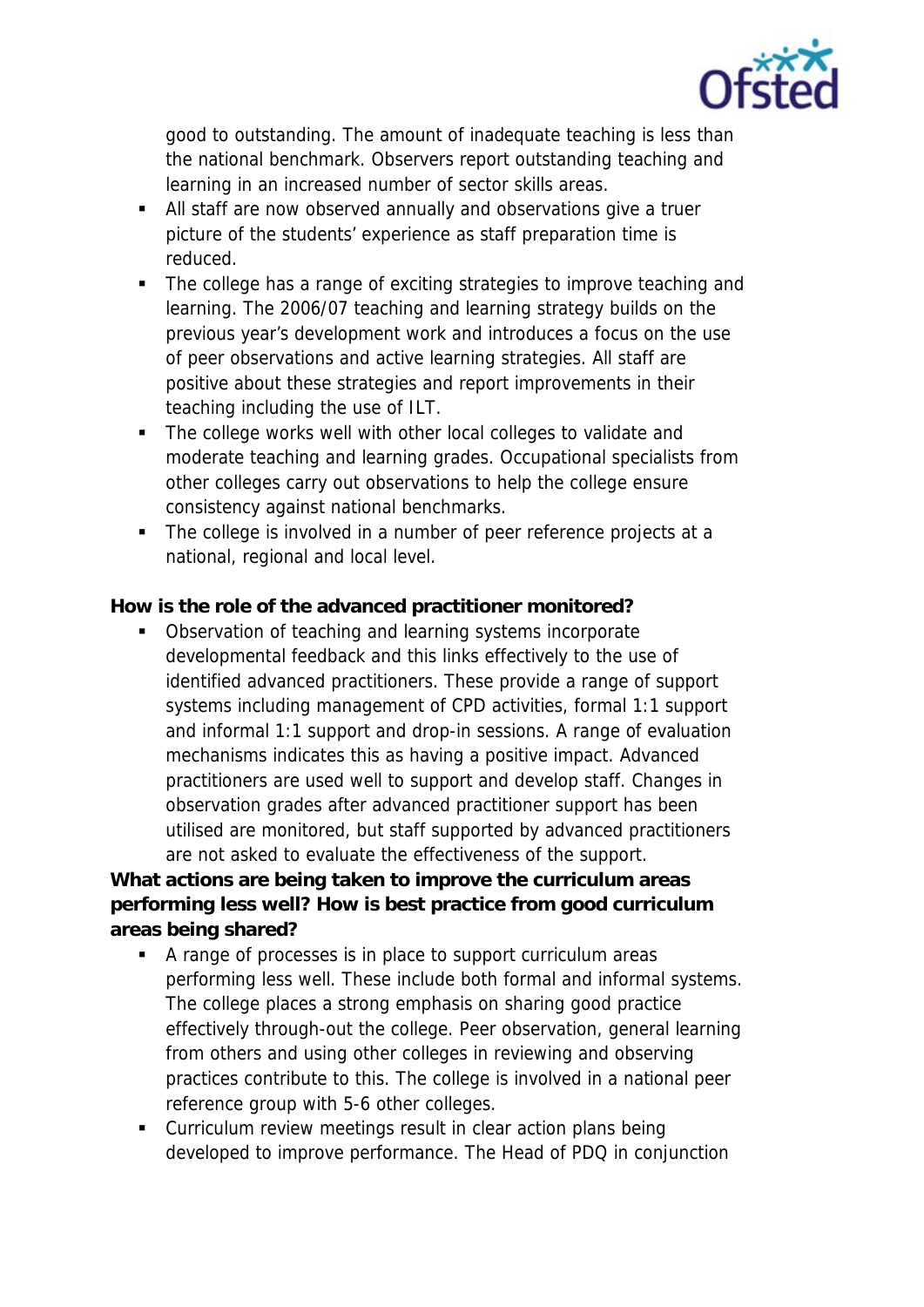

with an assistant principal oversees the implementation of these plans. Good use is made of Pro-Achieve to provide accurate data to inform judgments.

 An open door management styles encourage a greater sense of ownership by curriculum staff of their courses. Advice, guidance and support are non-threatening and staff welcome the guidance received in a positive manner.

## **Leadership and management**

**What procedures are now in place to evaluate the impact of additional support provided for learners?**

- Since January 2007, a new system for the management of additional learning support (ALS) has been in place. The assistant principal responsible for teaching and learning now maintains overall control of the area. This is a logical decision. A new curriculum manager is in post. A review of all policies and procedures is completed. All of the human resources allocated to ALS will be managed by the curriculum manager. All staff have been involved in attending staff awareness training events to increase understanding of ALS.
- Service standards are in place and these will provide effective targets for the provision. Systems are now in place to remedy the problem of timely provision of identified support. ALS makes reports to the academic board and the most recent identified 82% success rates for learners receiving ALS on 1-year courses. The college recognises that the new systems require some time to embed into all curriculum areas.

**How effective is the self-assessment process in driving standards up? How involved do staff feel in the process? Do they take full ownership of the judgments in the report?**

- A self-assessment handbook supports the process for 2006/7. Good use is also made of individual course records and course monitoring records to support the evaluative process. Teams effectively use data to question course performance. All staff, including support staff, are involved in self-assessment. Managers encourage curriculum staff to take responsibility for the courses they deliver. Days are allocated to curriculum areas for standardisation activities and these are used to build the self-assessment knowledge base through the year.
- All courses evaluations utilise minimum levels of performance as a guide to performance. 'Critical friends' take an active role in moderating and reviewing evidence to support judgments. Peer